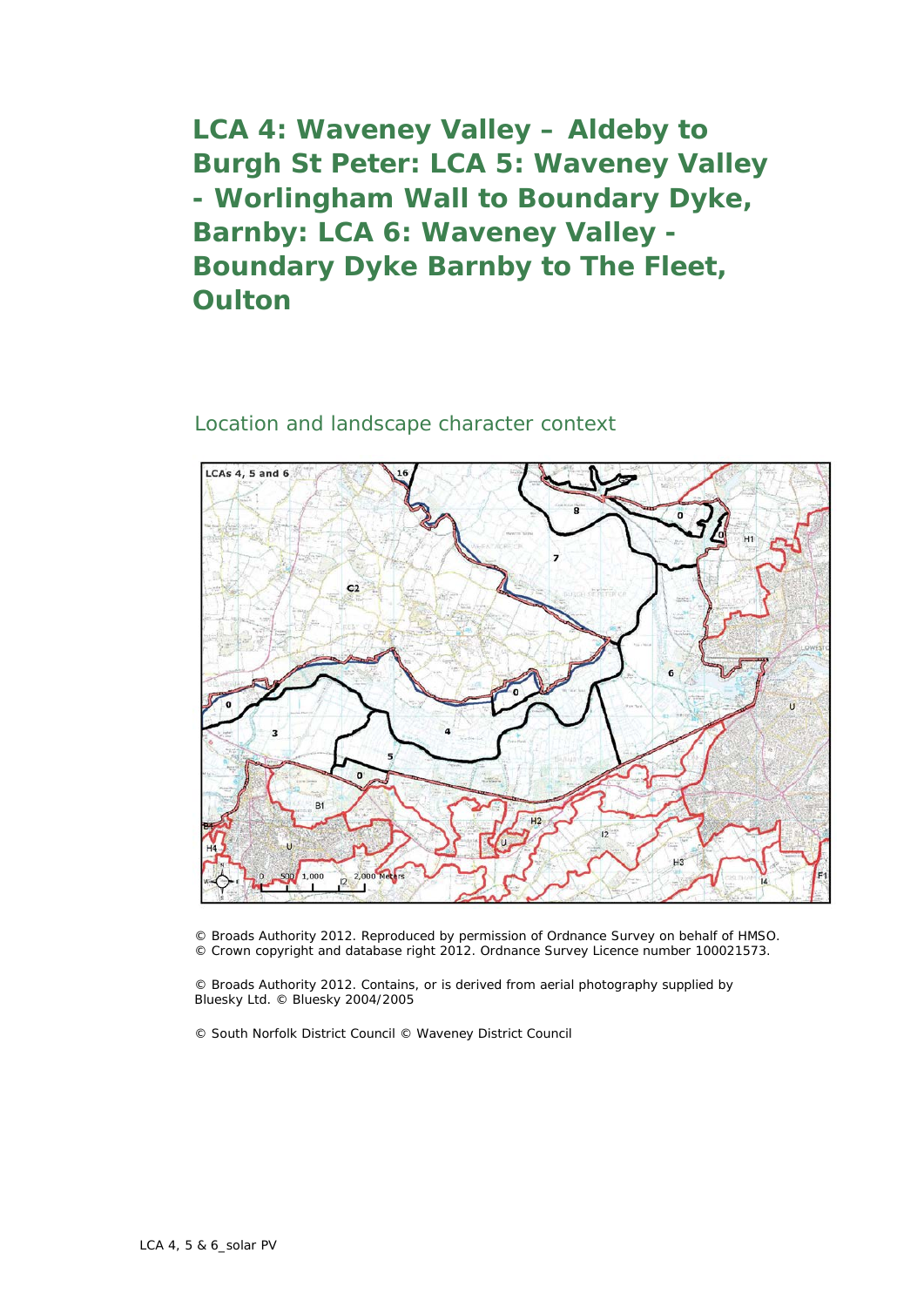| <b>Criteria</b>                                     | Lower sensitivity                                                                                                                                                                                                                                                                                                                                                                                                                                                                                                                                                                                                                                                                                                                                                                                          |  | <b>Higher sensitivity</b> |  |  |  |
|-----------------------------------------------------|------------------------------------------------------------------------------------------------------------------------------------------------------------------------------------------------------------------------------------------------------------------------------------------------------------------------------------------------------------------------------------------------------------------------------------------------------------------------------------------------------------------------------------------------------------------------------------------------------------------------------------------------------------------------------------------------------------------------------------------------------------------------------------------------------------|--|---------------------------|--|--|--|
|                                                     |                                                                                                                                                                                                                                                                                                                                                                                                                                                                                                                                                                                                                                                                                                                                                                                                            |  |                           |  |  |  |
| 1.Scenic and<br>special qualities                   | Areas 4, 5 and 6 have a high proportion of special qualities which are<br>sensitive to solar PV development footprint. Specifically these are the<br>diversity of nature and habitats of carr woodland, freshwater fen, marsh<br>and reed ronds which are all potentially vulnerable to solar PV. Also the<br>relative sense of tranquillity and more open landscape evident in central<br>parts of the character areas could be interrupted by solar PV development.                                                                                                                                                                                                                                                                                                                                      |  |                           |  |  |  |
|                                                     |                                                                                                                                                                                                                                                                                                                                                                                                                                                                                                                                                                                                                                                                                                                                                                                                            |  |                           |  |  |  |
| 2.Sense of<br>openness /<br>enclosure               | Large areas of open marsh (i.e. Castle Marsh and Peto's Marsh) are<br>sensitive due to their sense of openness and increased level of visibility.<br>However, areas of carr woodland in the south of character area 5 (i.e. North<br>Cove Nature Reserve and Barnby Broad) and areas of intimate scale in area<br>6 (i.e. Carlton Marshes) would indicate a lower sensitivity to solar PV<br>development due to the sense of containment provided by landscape<br>features, although overall the character areas are considered to have a<br>moderate-high sensitivity.                                                                                                                                                                                                                                    |  |                           |  |  |  |
|                                                     |                                                                                                                                                                                                                                                                                                                                                                                                                                                                                                                                                                                                                                                                                                                                                                                                            |  |                           |  |  |  |
| 3.Landscape and<br>land cover<br>pattern and scale  | Areas 4, 5 and 6 are defined by their varied and intricate land cover pattern<br>which forms a mosaic of carr woodland, open marshland and meandering<br>waterways with reed fringed edges. Due to the variation in texture and the<br>complex nature of the individual elements, the areas are considered to have<br>a higher sensitivity to solar PV development. Landscape pattern is<br>characterised by a mix of regular 20 <sup>th</sup> century rectilinear enclosures<br>indicating lower sensitivity, while 16 <sup>th</sup> and 17 <sup>th</sup> century grazing marshes and<br>small scale field patterns on the perimeter of the area indicate higher<br>sensitivity due to vulnerability to solar PV footprint.                                                                               |  |                           |  |  |  |
|                                                     |                                                                                                                                                                                                                                                                                                                                                                                                                                                                                                                                                                                                                                                                                                                                                                                                            |  |                           |  |  |  |
| 4. Perception and<br>experience of the<br>landscape | A relatively tranquil and naturalistic character - areas 4, 5 and 6 retain a<br>strong sense of remoteness away from settlement edges (Lowestoft) and<br>communication corridors. As a result the areas are sensitive to solar PV<br>development as their introduction would detract from the sense of<br>tranquillity and remote character. Evidence of human influences and<br>modern development is not particularly apparent; aside from localised<br>visibility of Lowestoft, pylons and sand and gravel pits within South Norfolk<br>and as such the area has an overall high sensitivity to solar PV<br>development.                                                                                                                                                                                |  |                           |  |  |  |
| 5. Historic<br>landscape<br>character               |                                                                                                                                                                                                                                                                                                                                                                                                                                                                                                                                                                                                                                                                                                                                                                                                            |  |                           |  |  |  |
|                                                     | The landscape within areas 4, 5 and 6 comprise numerous historic features<br>which are sensitive to solar PV development. For example, area 6 retains<br>some 16 <sup>th</sup> and 17 <sup>th</sup> century grazing marshes which are vulnerable to<br>changes in their perceived coherence and therefore considered more<br>sensitive to solar PV development. In addition, enclosed areas of smaller<br>broads (i.e. Barnby Broad) could also be vulnerable to any changes in<br>perceptual character due to solar PV. Elsewhere however, there are some<br>areas which are less sensitive, particularly where field boundaries have<br>been removed as a result of 20 <sup>th</sup> century agriculture practices (e.g. central<br>marshes within area 4 and eastern edge of area 5 near Barnby Broad). |  |                           |  |  |  |
| 6.Visual<br>sensitivities and<br>intervisibility    |                                                                                                                                                                                                                                                                                                                                                                                                                                                                                                                                                                                                                                                                                                                                                                                                            |  |                           |  |  |  |
|                                                     | Due in part to the sense of openness and ability for greater visibility, the<br>marshes are more sensitive to solar PV development than the more<br>enclosed areas of carr woodland which provide localised screening. The                                                                                                                                                                                                                                                                                                                                                                                                                                                                                                                                                                                 |  |                           |  |  |  |

## *Landscape Sensitivity Assessment for Solar PV Development*